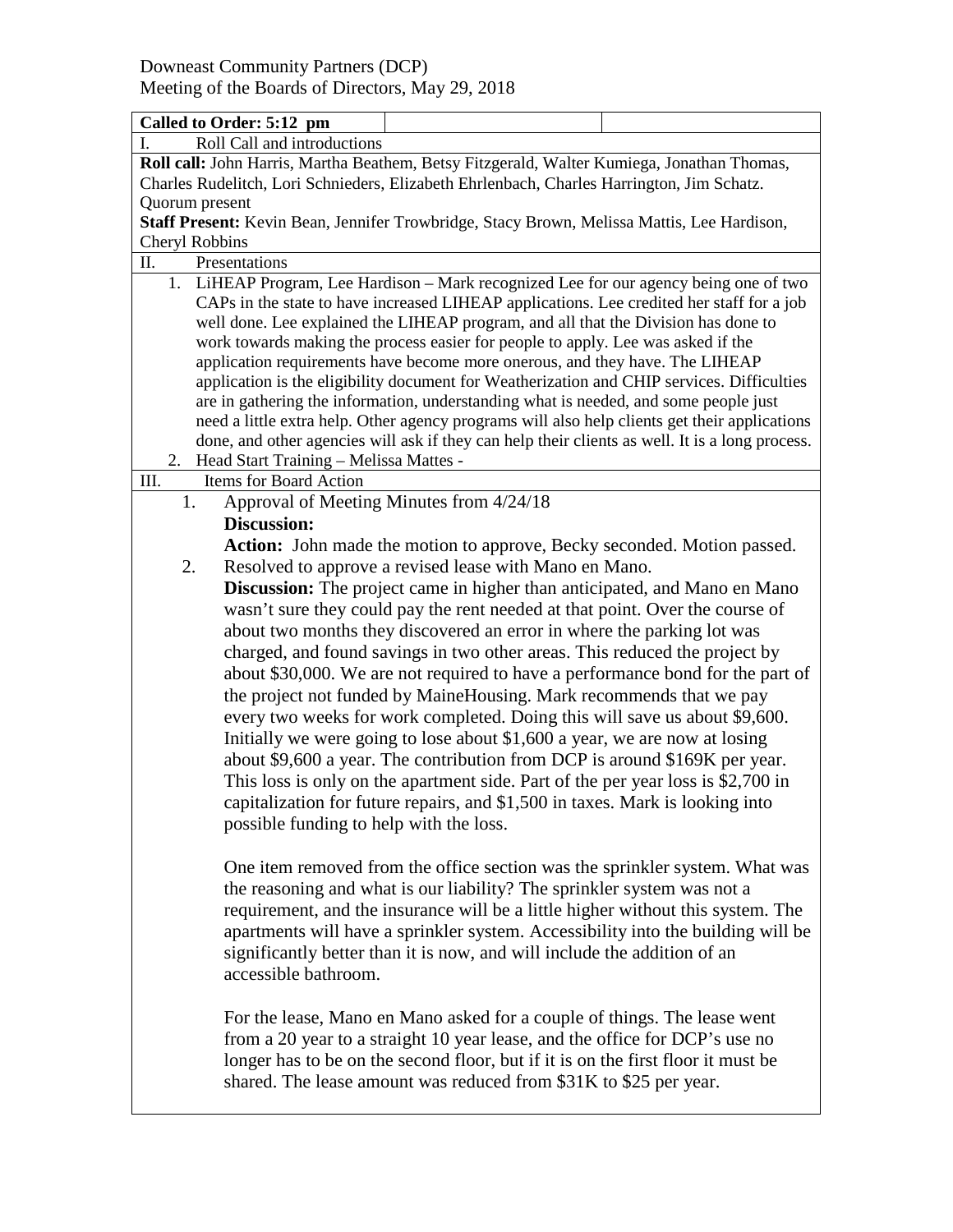|     | There is a termination clause in the lease for non-payment, located on the first                                                                                                                                                                                                                                                                                                                                                                                                                                                                                                                                                                                                                                 |  |  |  |
|-----|------------------------------------------------------------------------------------------------------------------------------------------------------------------------------------------------------------------------------------------------------------------------------------------------------------------------------------------------------------------------------------------------------------------------------------------------------------------------------------------------------------------------------------------------------------------------------------------------------------------------------------------------------------------------------------------------------------------|--|--|--|
|     | page.<br>Action: Walter made the motion to approve the revised lease with Mano en<br>Mano, and to authorize the Executive Director to enter into a contract with<br>Full Sail construction for the construction and remodeling of the existing<br>Mano en Mano offices in the amount of \$256,700 and to also authorize the<br>Executive Director to obtain financing for the project, Becky seconded.                                                                                                                                                                                                                                                                                                           |  |  |  |
|     | Motion passed.                                                                                                                                                                                                                                                                                                                                                                                                                                                                                                                                                                                                                                                                                                   |  |  |  |
| IV. | <b>Reports and Presentations</b>                                                                                                                                                                                                                                                                                                                                                                                                                                                                                                                                                                                                                                                                                 |  |  |  |
|     | 1. Development Committee Report – Barbara Clark – There was no meeting this<br>past month.                                                                                                                                                                                                                                                                                                                                                                                                                                                                                                                                                                                                                       |  |  |  |
|     | 2. Executive Directors Report - Mark Green – We're in a dispute with Discovery<br>House in Calais. They owe us \$94K. Cheryl and Stacy are working on this.<br>They have refused to pay so today Mark decided to contact our attorney. Stacy<br>is leading that dispute. Their dispute is the method of charging for<br>Transportation. When we do a ride we charge a base rate, and then \$1.50 a<br>mile. We charge per person, but Discovery House says we should charge per<br>trip. Per person is the usual and customary charge for all Transportation<br>contracts. We didn't shut the rides off because we still wanted people to get<br>where they needed to go. They cancelled the contract mid-April. |  |  |  |
|     | Bobbi and Becky Willough are working to implement the EmpowOR program<br>for the ECE programs. This software was purchased by the State for use by all<br>CAPs to track data for the CSBG program. We can use this system as a<br>"central intake" system, which will help us navigate people towards the<br>programs for which they are eligible. It has the potential to create a central<br>database for the CAPs. The challenge is the various State programs allowing<br>use of the data.                                                                                                                                                                                                                   |  |  |  |
|     | The Executive Committee discussed the COLA. Federal Head Start funds a<br>COLA almost every year. We have the option to make the increase retroactive<br>to the beginning of the contract. We can use HS funds for that program only,<br>but have the option to do it agency wide with program funds. Mark<br>recommends that we implement the COLA of 2.6% agency wide, effective<br>June 1. This will leave \$17K in the HS grant that is earmarked for the COLA,<br>so Mark, Stacy, and Melissa will meet later this week to discuss how to utilize<br>these additional funds.                                                                                                                                |  |  |  |
|     | <b>Action:</b> Martha made the motion to authorize the Executive Committee to<br>approve the COLA detailed plan agency-wide, coming up in June, Jim<br>seconded. Motion passed.                                                                                                                                                                                                                                                                                                                                                                                                                                                                                                                                  |  |  |  |
|     |                                                                                                                                                                                                                                                                                                                                                                                                                                                                                                                                                                                                                                                                                                                  |  |  |  |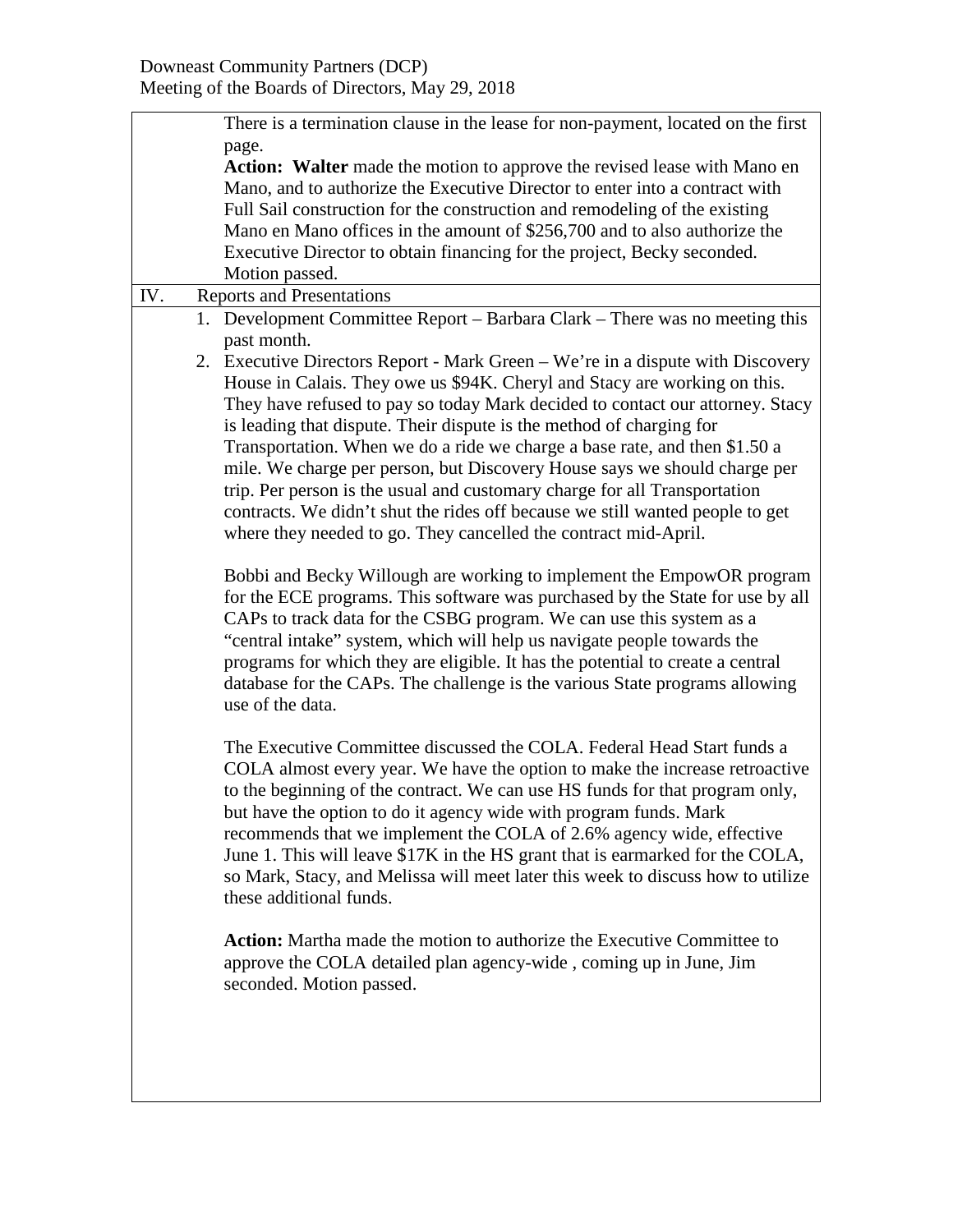3. Finance Directors Report – Kevin Bean – Cash went down and ARs went up in April. We have already seen threefold increases in payments from LogistiCare in May. ARs for Housing should be coming shortly. Revenues and Expenses are 3% and 2% under budget. This is expected this time of year. This time of year it is expected that more projects will begin for Housing. It has been difficult to find projects for the Ellsworth CDBG programs, which affects the budgeted surplus for the year. HHG saw standard expenses for the month. Friendship Cottage decreased their deficit this past month. The agency currently has a deficit of \$86K. With the summer months coming Kevin expects this to decrease. Of the \$86K, we have about \$40K from the endowment for childcare. SEED is around \$40K, but this is the time when the funds start to come in; budget was for around \$85K. At Home Downeast is showing a \$25K deficit. They are getting to the time of the year for their fundraisers, they did not get a grant that was anticipated at budget time, but Joe has stated he believes he can get the funds to cover the losses. Kevin expects to be at \$0 or better for year-end. Stacy handed out the credit card statements from ECE for Board review.

Steve Pal, IT Director, has been working to get systems connected. With the departure of Ian, IT from the former CFO, Steve has had to learn the inventory and processes of the Centers for shut down. We have finally gotten fiber available at Avery Lane and Steve is working on getting a new phone system there. The old system was the same system Bucksport Rd used to have, so the transition to the new system should run smoothly. We have spent about \$15- \$18K updating servers. Inventory shows we have some outdated IT, which they have started to address. Any excess funds will be used to replace PCs and Laptops. Printers should be fine at this point. We have an individual looking at the older equipment to ensure that it is compatible with the operating software, and can handle our system.

4. Head Start Director's Report – Melissa Mattes – The self-assessment day is June 6 in Ellsworth at Avery Lane. Any member of the Board is welcome to attend. They will be looking at data for childcare throughout the year, trends, and areas of improvement.

The dissolution of the partnership in Harrington/Milbridge was due to fundamental differences in providing service. While HS does have many rules that differ from public schools, they are able to be more flexible now. Melissa continues to work with the school district to potentially continue the collaboration.

We have a new program starting in Trenton next year, and will have a partnership in Deer-Isle next year as well. They will have 4 slots available for public school. The goal for the Trenton partnership is to also get growth onto MDI because there are many underserved areas there. Concern was raised for the decrease of partnerships and HS representation in Washington County. Melissa is working on a partnership in Princeton and is working with a